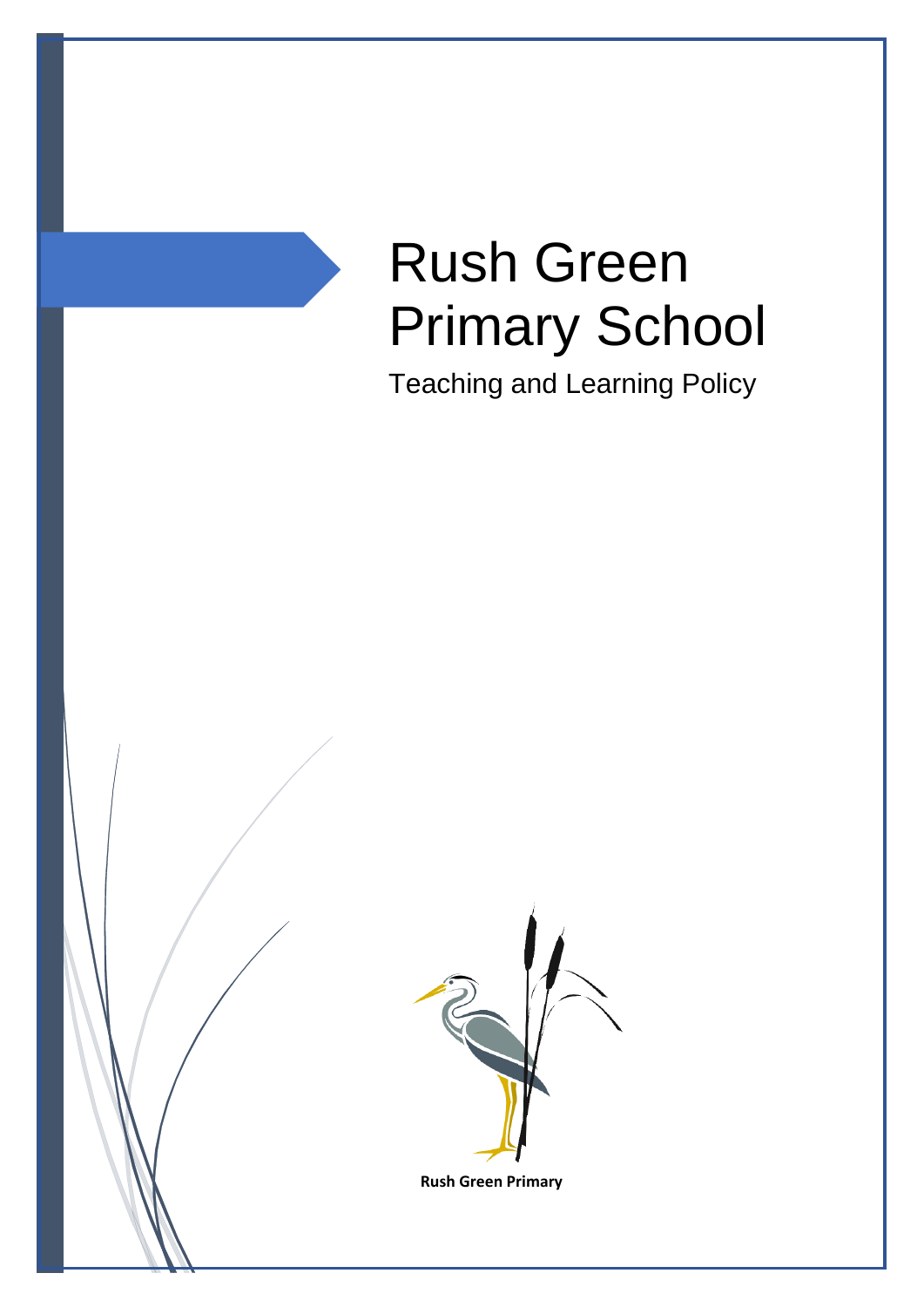

# Caring, healthy, safe environment that fosters self belief

Life long, enriching experiences Creative, stimulating learning opportunities for all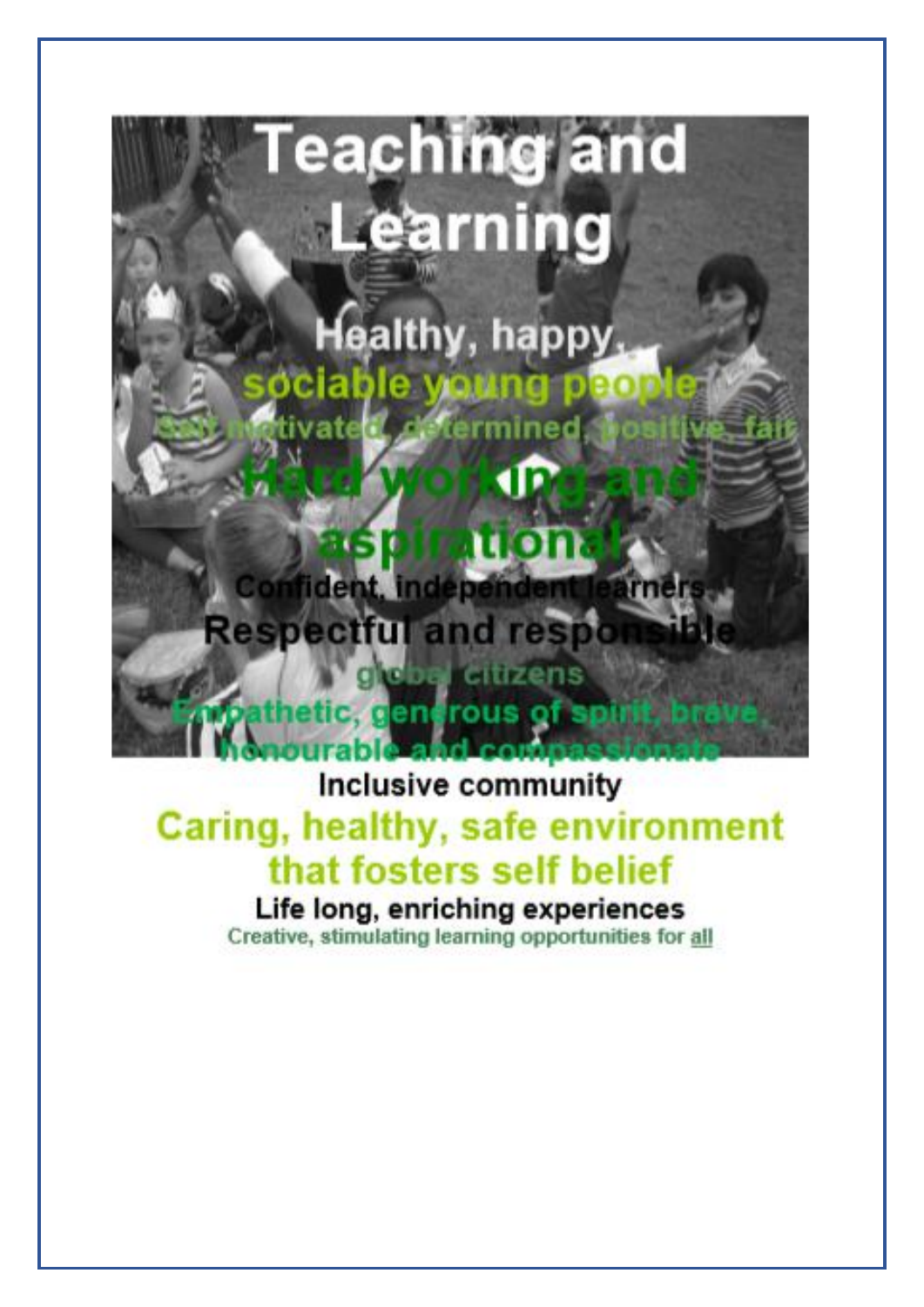# *Everything we do has an impact on learning*

#### **EVALUATING THE QUALITY OF TEACHING & LEARNING AT RUSH GREEN**

#### The following are extracts from *School Inspection Handbook, Ofsted*, October 2021

In order to judge whether a school is good or requires improvement, inspectors will use a 'best fit' approach, relying on the professional judgement of the inspection team.

#### **Intent**

- Leaders adopt or construct a curriculum that is ambitious and designed to give all pupils, particularly disadvantaged pupils and those with SEND, the knowledge and cultural capital they need to succeed in life.
- The school's curriculum is coherently planned and sequenced towards cumulatively sufficient knowledge and skills for future learning and employment.
- The curriculum is successfully adapted, designed or developed to be ambitious and meet the needs of pupils with SEND, developing their knowledge, skills and abilities to apply what they know and can do with increasing fluency and independence.
- Pupils study the full curriculum; it is not narrowed … a broad range of subjects (exemplified by the national curriculum) is taught in key stage 2 throughout each and all of Years 3 to 6.

#### **Implementation**

- Teachers have good knowledge of the subject(s) …they teach. Leaders provide effective support, including for those teaching outside their main areas of expertise.
- Teachers present subject matter clearly, promoting appropriate discussion about the subject matter being taught. They check pupils' understanding systematically, identify misconceptions accurately and provide clear, direct feedback. In so doing, they respond and adapt their teaching as necessary without unnecessarily elaborate or individualised approaches.
- Over the course of study, teaching is designed to help pupils to remember long term the content they have been taught and to integrate new knowledge into larger ideas.
- Any remote education is well integrated within course(s) of study, and is well designed to support the wider implementation of the school's curriculum.
- Teachers and leaders use assessment well. For example, they use it to help pupils embed and use knowledge fluently, or to check understanding and inform teaching, or to understand different starting points and gaps as a result of the pandemic. Leaders understand the limitations of assessment and do not use it in a way that creates unnecessary burdens on staff or pupils.
- Teachers create an environment that focuses on pupils. The textbooks and other teaching materials that teachers select – in a way that does not create unnecessary workload for staff – reflect the school's ambitious intentions for the course of study. These materials clearly support the intent of a coherently planned curriculum, sequenced towards cumulatively sufficient knowledge and skills for future learning and employment.
- The work given to pupils is demanding and matches the aims of the curriculum in being coherently planned and sequenced towards cumulatively sufficient knowledge.
- Reading is prioritised to allow pupils to access the full curriculum offer.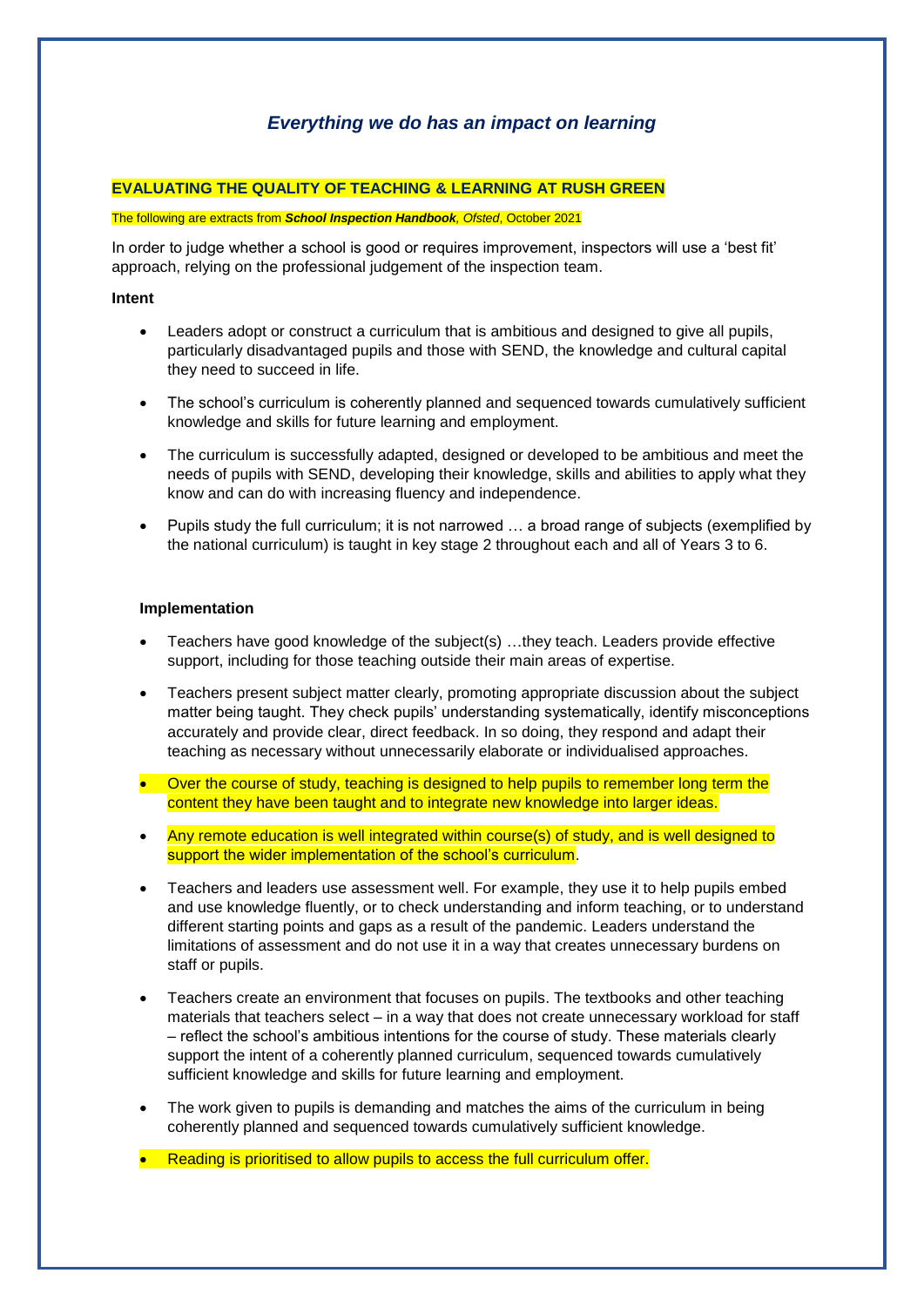- A rigorous and sequential approach to the reading curriculum develops pupils' fluency, confidence and enjoyment in reading. At all stages, reading attainment is assessed and gaps are addressed quickly and effectively for all pupils. Reading books connect closely to the phonics knowledge pupils are taught when they are learning to read.
- The sharp focus on ensuring that younger children and those at the early stages of reading gain phonics knowledge and language comprehension necessary to read, and the skills to communicate, gives them the foundations for future learning.
- Teachers ensure that their own speaking, listening, writing and reading of English support pupils in developing their language and vocabulary well.

#### **Impact**

- Pupils develop detailed knowledge and skills across the curriculum and, as a result, achieve well. This is reflected in the work pupils produce.
- Where available, impact is reflected in results from national tests and examinations that meet government expectations, or in the qualifications obtained. Teacher assessed grades from 2020 and 2021 will not be used to assess impact.
- Pupils are ready for the next stage of education, employment or training. They have the knowledge and skills they need and, where relevant, they gain qualifications that allow them to go on to destinations that meet their interests and aspirations and the intention of their course of study. Pupils with SEND achieve the best possible outcomes.
- Pupils read widely and often, with fluency and comprehension appropriate to their age. They are able to apply mathematical knowledge, concepts and procedures appropriately for their age.

#### **Outstanding (1)**

- The school meets all the criteria for a good quality of education securely and consistently.
- The quality of education provided is exceptional.

In addition, the following apply.

- The school's curriculum intent and implementation are embedded securely and consistently across the school. It is evident from what teachers do that they have a firm and common understanding of the school's curriculum intent and what it means for their practice. Across all parts of the school, series of lessons contribute well to delivering the curriculum intent.
- The work given to pupils, over time and across the school, consistently matches the aims of the curriculum. It is coherently planned and sequenced towards cumulatively sufficient knowledge and skills for future learning and employment.
- Pupils' work across the curriculum is consistently of a high quality.
- Pupils consistently achieve highly, particularly the most disadvantaged. Pupils with SEND achieve exceptionally well.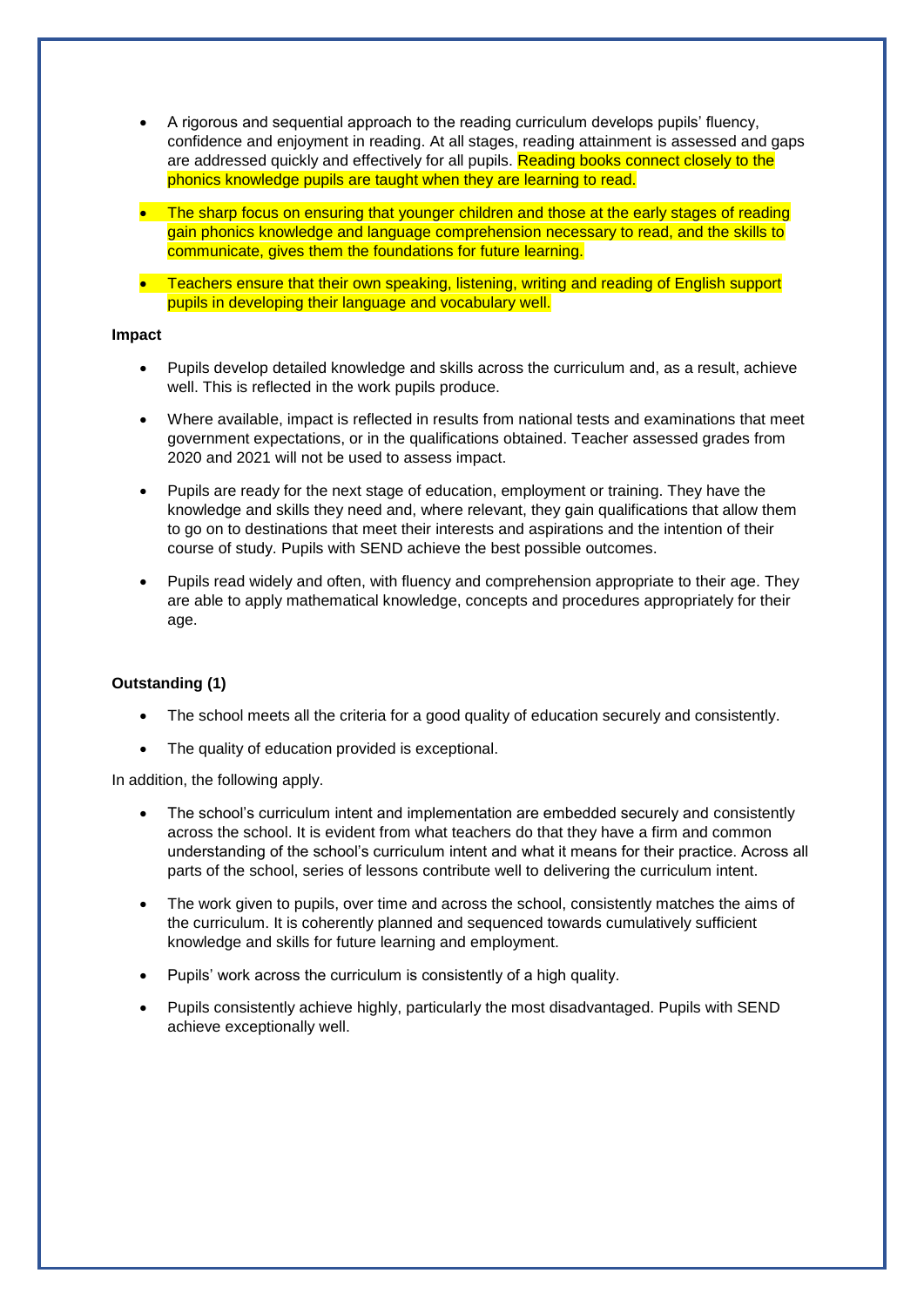#### **THE VISION FOR HIGH QUALITY FIRST TEACHING AT RUSH GREEN PRIMARY SCHOOL**

We believe that essentially the good and better practice can be broken down into 3 areas for focus; 'PLANNING, DELIVERY and ASSESSMENT.' Teachers, Teaching Assistants and the Children must be a part of this process in order to ensure that efficient and effective learning takes place in the classroom.

**OUR SHARED VISION IS**: that all children at Rush Green Primary will receive an outstanding education so that they are given the knowledge, skills and tools that they need to thrive in an ever-changing global society.

**IN OUR SCHOOL HIGH STANDARDS MEANS**: that staff and pupils work together to produce the best of themselves irrespective of task, undertaking or endeavour.

**IN OUR SCHOOL HIGH EXPECTATIONS MEANS**: that good is not good enough and that as staff and pupils, we always expect the best of ourselves and from others.

#### **PLANNING**

Planning at pupil level involves the use of medium-term plans which are broken down to daily sessions. The planning process involves the children, through assessment for learning during and after the lesson. Lesson direction must ultimately lead towards the lesson focus and this is assessed through the use of success criteria. The needs of the class must be taken into account and this is achieved through differentiation of task and the selection of suitable resources. Learning resources are selected from a range of sources and teachers must not solely rely on published schemes such as Abacus for day to day planning as these schemes are designed for the average ability child, have expectations which are too low and do not provide enough opportunities for using and applying.

Where possible, teachers should plan in opportunities for teacher modelling and for showcasing children's work as exemplar materials. This could be examples of work from previous years.

Pace of learning is defined as a 'clear and focussed determination to reach the end goal of the lesson.' Lessons are expected to be purposeful and make use of every learning opportunity. When planning, it is important to ensure that extension opportunities are planned for and that learning time is not lost through needless activities or unplanned slippage. Where possible ensure that the children understand how their learning links to other subjects and the world in general and that this is reinforced through activities which enable the children to apply their skills.

Teachers that work with sets must also plan for the ability range within their set.

After the lesson, those children requiring further input will be annotated on to teacher plans, with their needs, by the teaching assistant or teacher. This will be followed up, preferably in the next lesson by the teacher and teaching assistant. Good communication is vital between pupil/teacher, pupil/teaching assistant and teaching assistant/teacher. Pupil feedback to teaching staff can be in a range of different ways and is included in the assessment section of this policy. Teacher and teaching assistant both annotate planning to show progression and the key areas, or children, to work on in the next lesson.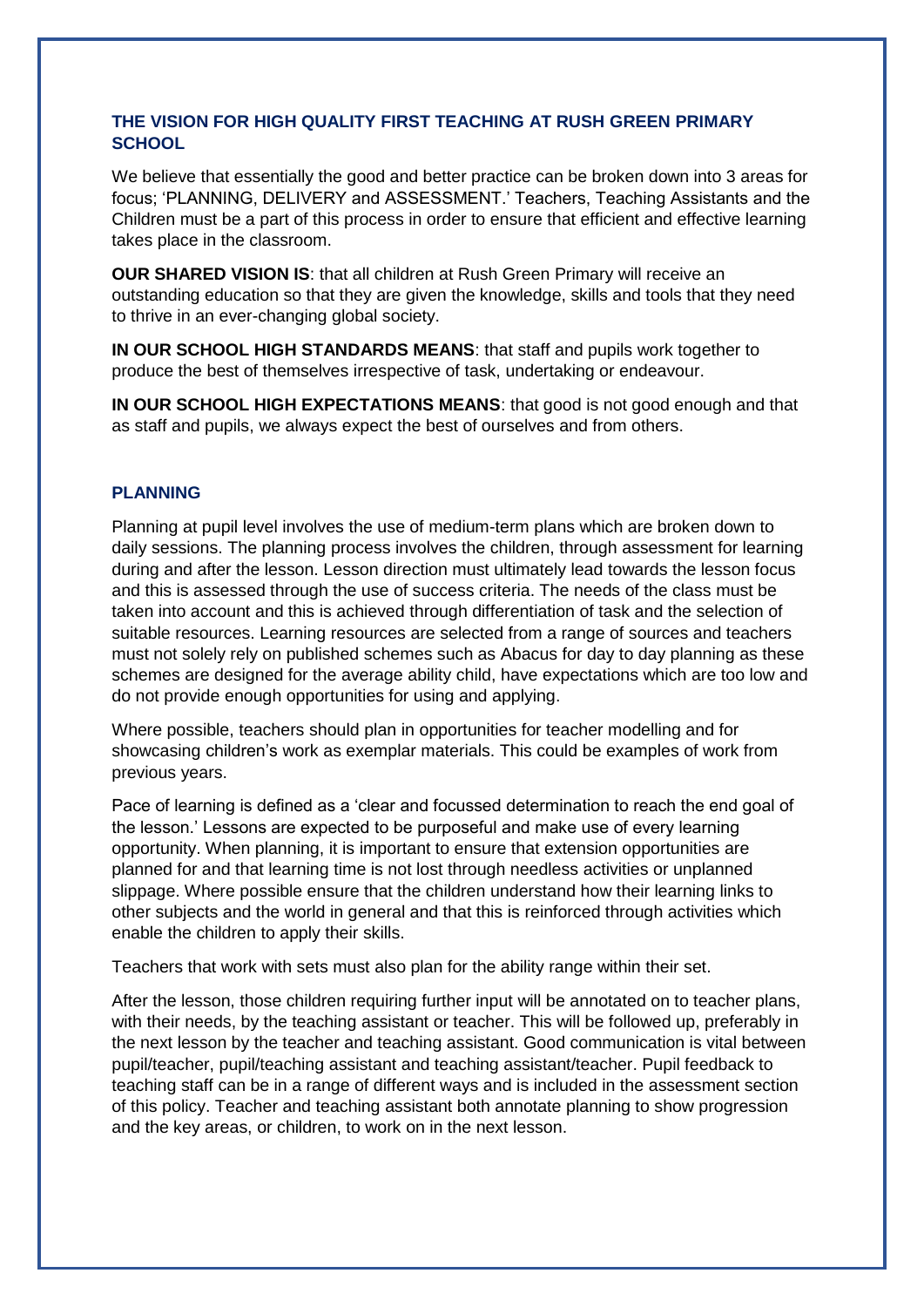If a third of the class are unable to grasp the concept taught then the lesson should be repeated. Teachers may also have to plan discrete and individual lessons to address any misconceptions or to fill gaps in learning. For example, particular weaknesses in spelling.

## **Typical Planning Meetings**

A typical planning meeting should involve year group teams using medium term plans to identify learning objectives and then work together to find tasks and activities that meet the objectives and that cater for a range of needs, including the most able. Extension activities and scaffolded activities must also be considered. Discussion should follow around how the children could use and apply what they have learned so that the children are not simply practising skills over and over again, but have the opportunity for deeper learning by seeing how to apply the skills they have learned. Teachers may have to make their own resources and if so they must ensure that there are no misspellings or grammatical errors.

#### **In our planning:**

- We use the agreed planning formats
- We include the learning objective
- Objectives are taken from the National Curriculum
- Success criteria are used to measure progress and are included in lesson plans
- Planning includes differentiation which challenges children at all levels
- Expectations are high
- Time is planned in to a lesson for children to edit/correct their work
- Time is planned in to a lesson for reflection of work against the success criteria
- When appropriate, planning is annotated by teachers and teaching assistants to reflect on the lesson and make suggestions/recommendations for the following day
- Assessment informs planning
- Planning must be flexible to the needs of the children and adapted to suit needs (it is not acceptable to blindly follow a plan where planned lessons do not challenge pupils)
- Planning must allow opportunity for mastery, which will allow for the development of skills and/or knowledge over time
- AfL strategies should be used throughout lessons to ensure the learning is adequately matched to the needs of the pupils.
- Planning must be seen as a 'working document' which should be adjusted to match the needs of groups of children/individuals
- Other adults should have input into planning
- Differentiation should be evident, although may need to be signposted if this is by level of support
- Other adults should be used as a resource and planned for
- Planning should build on previous knowledge and make links to the world around us
- Planned activities should be varied avoid over-use of notebook led lessons which can lead to very didactic teaching
- Planning (held over from year to year) must be adjusted to suit the needs of the group/class/year group
- Planning should make use of a range of available resources
- Planning should be cross curricular where possible
- Computing should be embedded into other lessons as well as discrete weekly computing sessions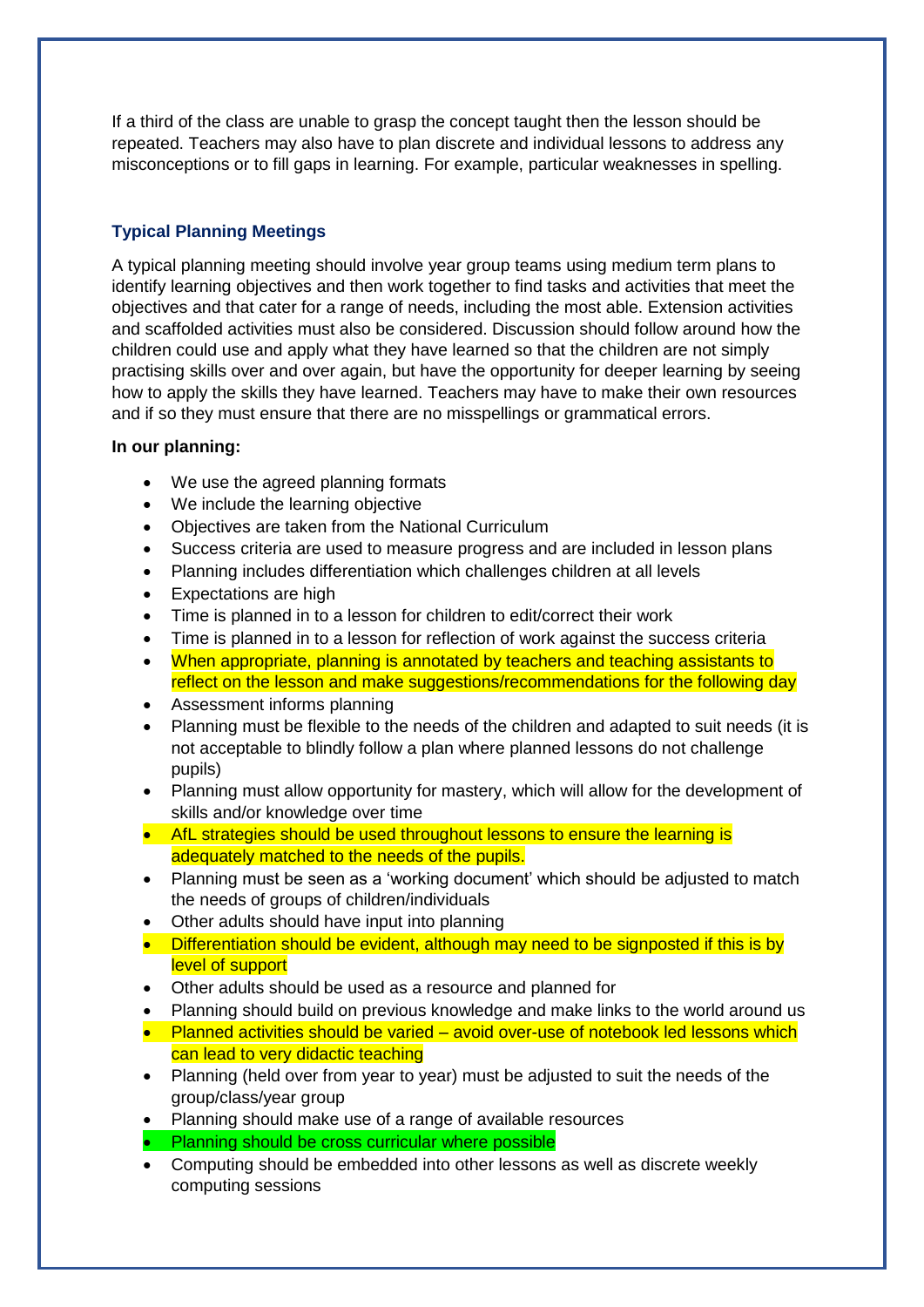- Opportunities for practising the basic skills of mathematics, reading and writing must be provided for in the vast majority of all lessons
- Extension activities must be provided (these are additional activities which further challenge children)
- Planning must be completed and on the system by the Friday before the week planned for
- Planning must be clear and detailed enough to enable any teacher to teach from them, for instance at short notice
- Where appropriate, homework (differentiated) should consolidate learning done in school or provide an opportunity for pupils to research for the future learning.

## **DELIVERY**

At Rush Green we recognise the importance of ensuring that lessons are flexible and that planning, whilst giving the focus for a lesson, should not be so rigidly adhered to that the differing needs of the children in a given lesson and in a given class are not met. Where this is the case, teachers should abandon the lesson plan for the day and provide different activities that enable the pupils' learning needs to be met. This could be for instance if the children are finding work too easy or too hard. This must be recorded on planning and adjustments made to future planning as appropriate. BE BRAVE!

At Rush Green we are committed to ensuring that each child has the best learning opportunity possible and we ensure that this is done through constantly assessing progress and adjusting to requirement. Adults must be mobile in order for high quality assessment to take place. In our experience, the best form of assessment is 'on the hoof,' also known as 'hot marking.'

We must ensure that pupils' spoken and written language is corrected as appropriate and that there are no lost opportunities for the practising of basic skills, although this should not distract from the aim of the lesson.

In a lesson:

- We share the learning objective (this does not have to be at the start of the lesson)
- We ensure that the learning objective relates to the knowledge that the children will gain NOT the vehicle it is delivered in (for instance, to write items for a sandwich in a list – should be to write a list of nouns using commas and the word 'and' to separate them)
- We explain how the learning will be useful or how it builds on what the children know
- We refer to and share examples of good work and discuss what it is that makes it effective
- We share (or devise with the children) the success criteria for each lesson
- Time is given at the beginning of the lesson to allow children to read teacher feedback and edit/correct their work
- Work must be differentiated this can be done through a self-choice approach
- Challenge must be provided
- Extension activities must be provided so that there is always something for pupils to go onto should they finish their work
- Where possible, start the lesson with a hook
- **Good and outstanding practice is to constantly assess during the lesson. This can be done through 'on the hoof' marking which ensures that the teacher and**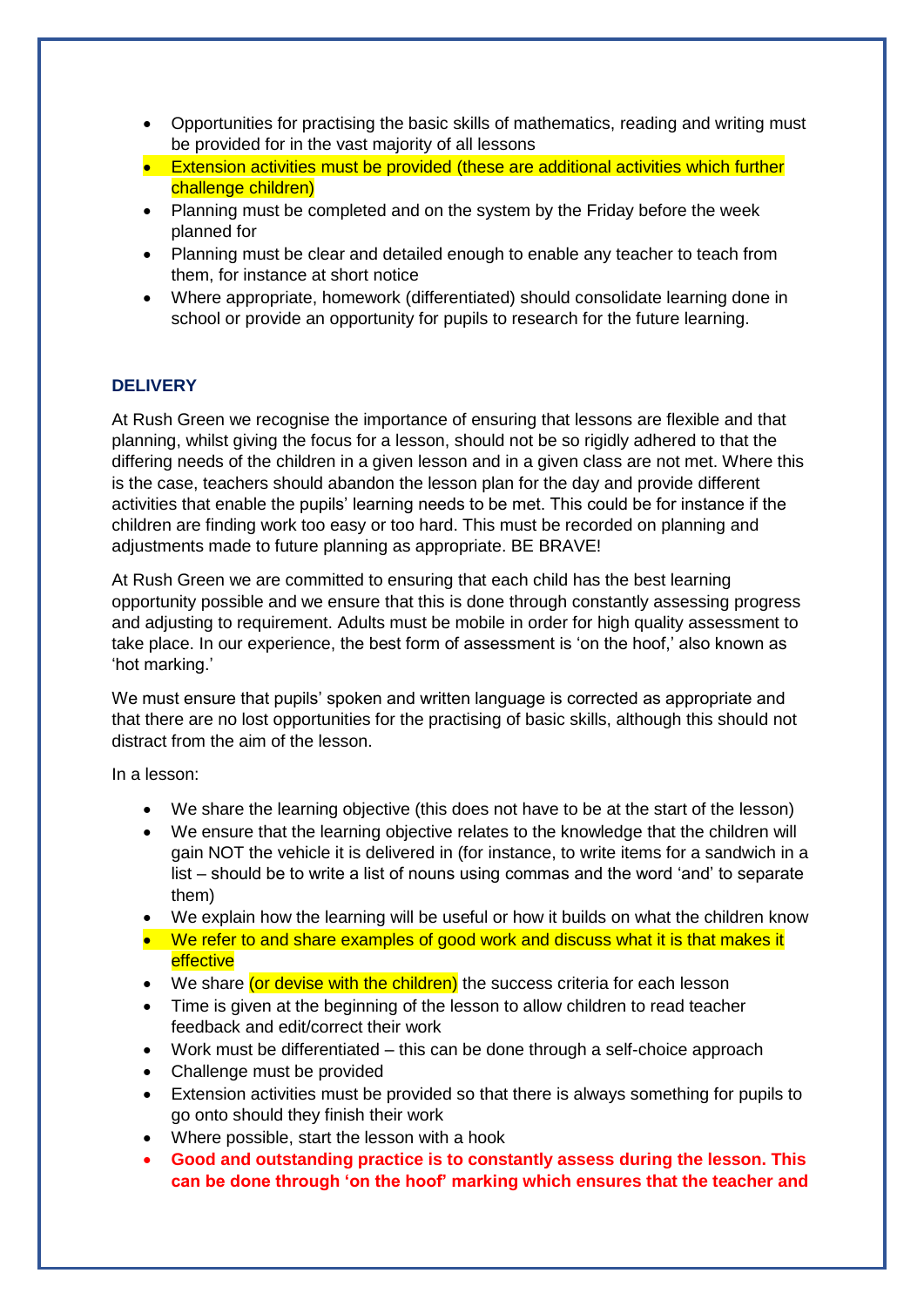#### **teaching assistant fully understand the needs of the class and are able to act upon those needs immediately**

- Classroom furniture should be arranged to enable access to pupils through 'on the hoof' marking
- Progress is checked by assessment against the learning objective and success criteria
- Progress is checked during the activity and after the activity to ensure quality learning. Teachers sat at a chair or desk are unable to move around the room to do this
- Good use of adults within the classroom, focuses teaching on children who need help with learning – this is not the same as working with the SEN. ALL children must have access to high quality support and all children MUST have access to the teacher (e.g. TA must not only work with SEN children all of the time)
- Children should be used to explain/share their work with others
- There is always follow up when children struggle in a lesson this would, ideally, be done during the lesson but it should, at least be picked up on in the next lesson
- Expectations are high, although children are allowed to take risks with their work (eg. try themselves if they are not quite sure and see how they get on – if still unsure then ask for help)
- Children have the opportunity to self/peer assess against the success criteria
- Children should have the opportunity to edit and redraft their own work to improve it
- A range of resources are used to ensure good pace and also to relieve 'interactive whiteboard' for those who learn in different ways
- There are opportunities for children to partake in mini whiteboard work, partner work and group/table work depending on the activity
- Activities are purposeful and add to, not detract, from the lesson
- Teachers consider the flow of children around the room and ensure that resources are to hand rather than waste learning time through handing out or collecting in resources
- Thinking time is allowed where children discuss possible answers to questions (studies show we usually allow only approx 20secs before demanding the answer!)
- Questions are differentiated by ability and are also focussed on the children who may not have their hand up
- Questions are followed up with further questions
- Temporary displays (eg. sheets of sugar paper) of the main points of the lesson or examples given by the children should be used to capture learning and displayed as prompts around the room
- Teachers should be wary of slippage especially when time to deliver the curriculum is already tight
- Lessons should start promptly and finish on time
- The plenary may (for instance in science) be where the teaching point is delivered; be a summary of learning in the lesson; be a drawing together of ideas; an opportunity for pupils to feedback on what they have learned to others and/or an opportunity to assess
- Teachers must take care that once pupils have grasped concepts, they are not taught to death through pages and pages of the same work. Use resources around the school, video clips etc to ensure that pupils are given real and interesting opportunities to apply their new skills/ knowledge.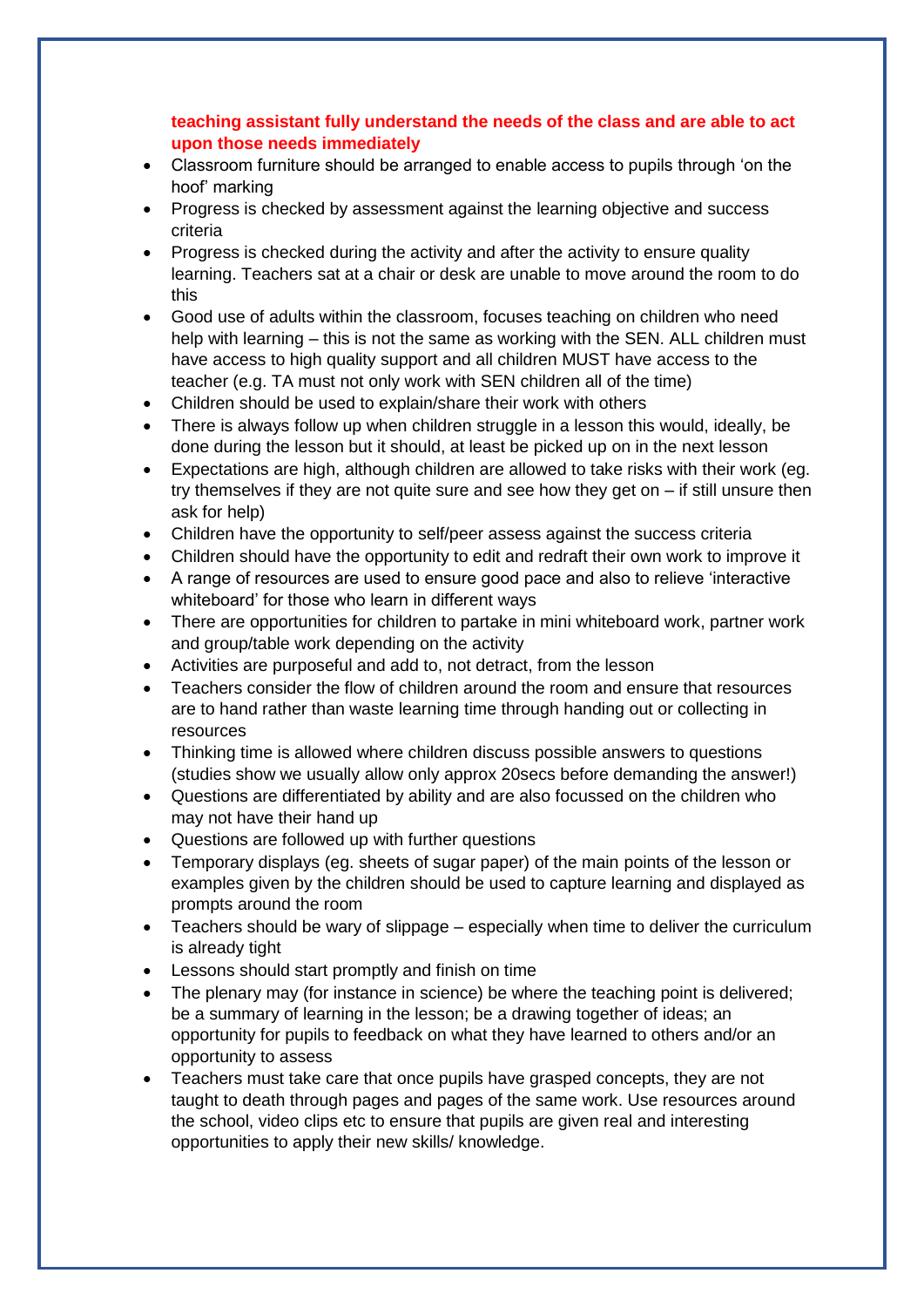#### **DAY TO DAY ASSESSMENT**

This area in the teaching and learning policy is key in that it enables us to really know our children and make an impact on their learning though planning a delivery which meets their needs and sets next steps. Our assessment must be useful and impact on learning. In order to do this, children must have the opportunity to read teacher comments and act upon them. Further dialogue between the teacher and pupils, through feedback marking, provides opportunities for more challenge and deeper learning.

Good and outstanding practice would be where teachers and support staff move children on through a clear dialogue in the marking. Marking should be purposeful!

Where teachers struggle to think of comments to write this is either because the work set was not challenging enough, or they have been successful in meeting the learning objective at the level taught

Marking should identify what the child has done well, so that this can be repeated and what needs to be improved and how it can be improved. Further comments for challenge should also be included.

Opportunities to correct spelling and grammar should be taken as this reaffirms what has been taught elsewhere.

- Assessment will be against (although not exclusively) the success criteria/learning objective
- We will refer to the success criteria in our feedback to the pupils and ensure that they understand what they have done well and why, and also what they need to improve and why
- We will provide next steps in our marking to help children develop a deeper understanding of their learning, reflect and/or provide more challenge
- We will use a range of strategies to assess children's learning, including verbal feedback, answers on whiteboards etc (thumbs up / thumbs down)
- Teaching assistants will mark work for the children they work with, explaining the quantity of support given and then relay this to the teacher
- Where appropriate for communication purposes, teachers and teaching assistants should both annotate planning to show next steps for groups/individuals – this should always be followed up, particularly when verbal feedback has been given
- Assessment can take place at any time during a lesson through a quick check of work against the success criteria, peer assessing a peer's work, or a short test etc. Those children not meeting the success criteria then have an opportunity to readjust or the teacher can alter the lesson
- **Children should not be queuing at the teacher's desk - this is not high-quality learning for the child at the back!**
- Teachers/TAs should endeavour to mark 'on the hoof'- this enables instant feedback during the lesson
- An opportunity should always be given for children to read teacher feedback and act upon it to improve their work (this reinforces the fact that making mistakes is a part of the learning process)
- Books should be marked in time for the next lesson
- Assessment should be used at the beginning of a topic to judge what the children already know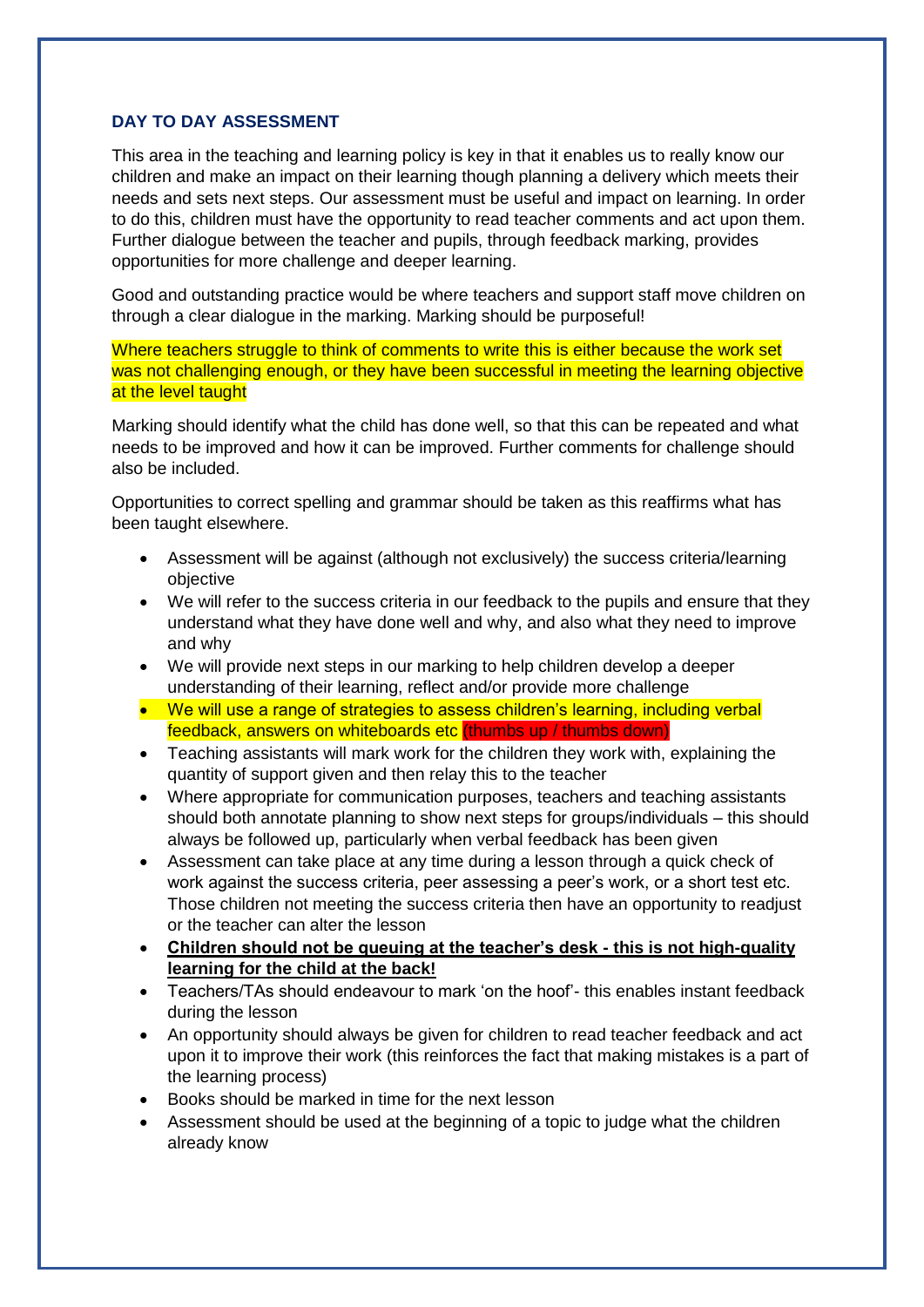- What we find out through daily assessment should be used to inform planning for the next day
- Assessment, regardless of type, should be useful and impact on learning
- The best form of assessment is marking/giving feedback with/to a child at their desk during a lesson

#### **Examples of prompts for marking and feedback:**

How could you improve this work further?

… think about this sentence that you wrote and correct the grammar…

Add to this sentence so that it describes the setting much more clearly.

Add the correct punctuation to this sentence…

Well done, you have managed to put the correct punctuation in your sentence but show me how you would use a semi colon in a sentence of your own…

This is some lovely dialogue but think about how you could include more characterisation.

Write a few lines of conversation underneath which shows me how the characters are behaving while speaking to each other…

You have fully understood the concept of dissolving materials today. Well done! What do you think might happen if we kept putting more and more sugar in to the water?

Yes, well done. That is exactly what would happen. Can you explain why?

Now try these 3 sums so that I can see if you have really got it…

*Please refer to our marking and feedback policy for further examples.*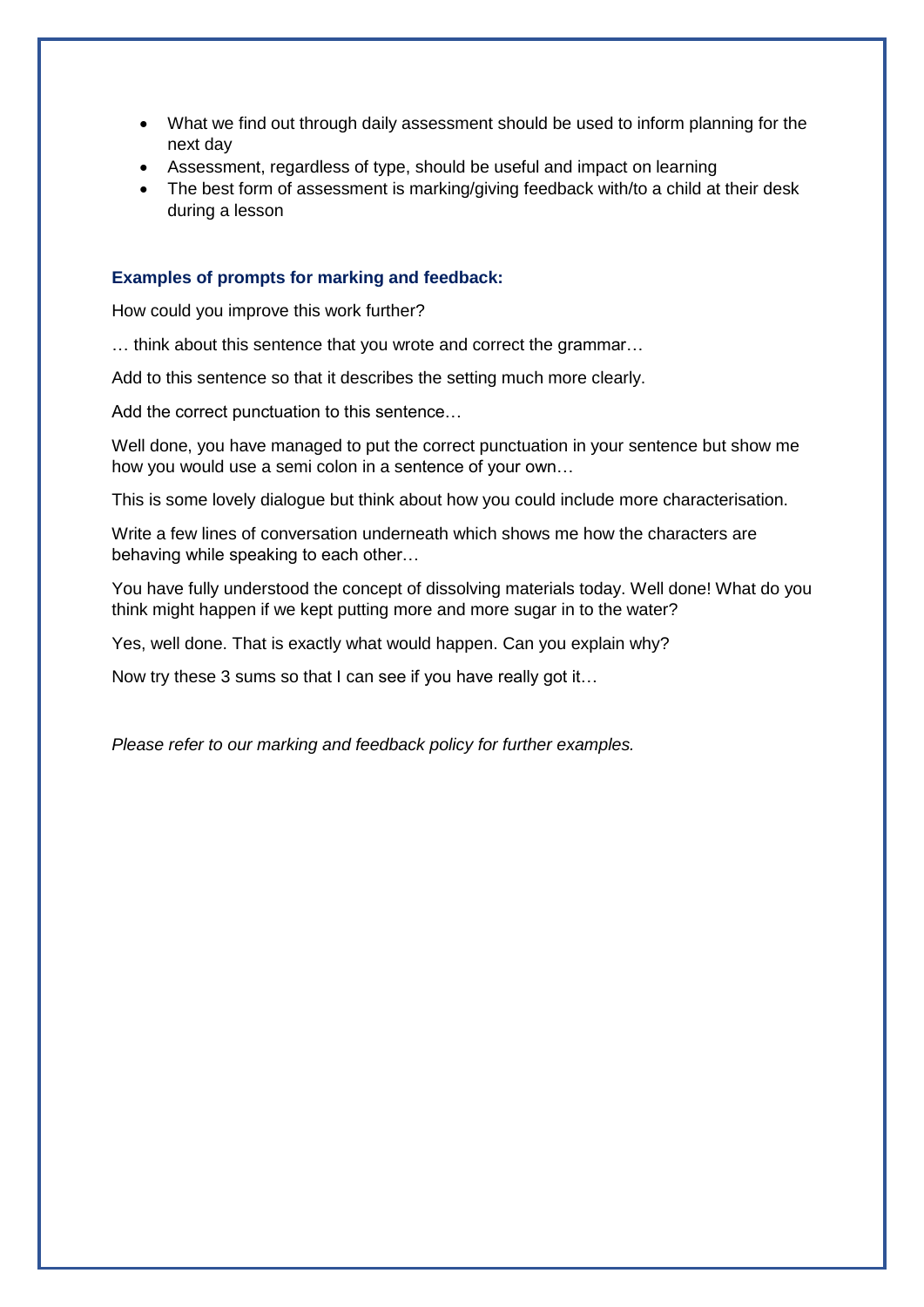**The RGPS 5-Point Learning Check = +6months/+4 months (especially where individual instruction is given as a result)** 

**1. Ensuring children understand what they are learning:**

#### **The 5-point check is:**

- **Check understanding at the end of the teaching point (all about AfL). Follow up on misconceptions, nurture and direct learning. Do all children understand what and how to do something and are they able to access the task?**
- **Stop the lesson part way through the main activity (approx. 10 minutes in) and check learning against the success criteria. Are all children learning? Do some children require further support/challenge?**
- **On the hoof marking is carried out by adults in the classroom and misconceptions addressed as they happen through verbal feedback and one to one/small group support.**
- **During the plenary, assess learning**
- **Remote marking and feedback are carried out**

**2. Pre-assessment can be carried out to assess what the children do not know but it is worth remembering that children do not know what they do not know, so using this as the sole basis for planning the next steps, is not appropriate.** 

Reviewed in January 2014, January 2015, September 2016 and February 2018, September 2020, January 2022

Next review January 2024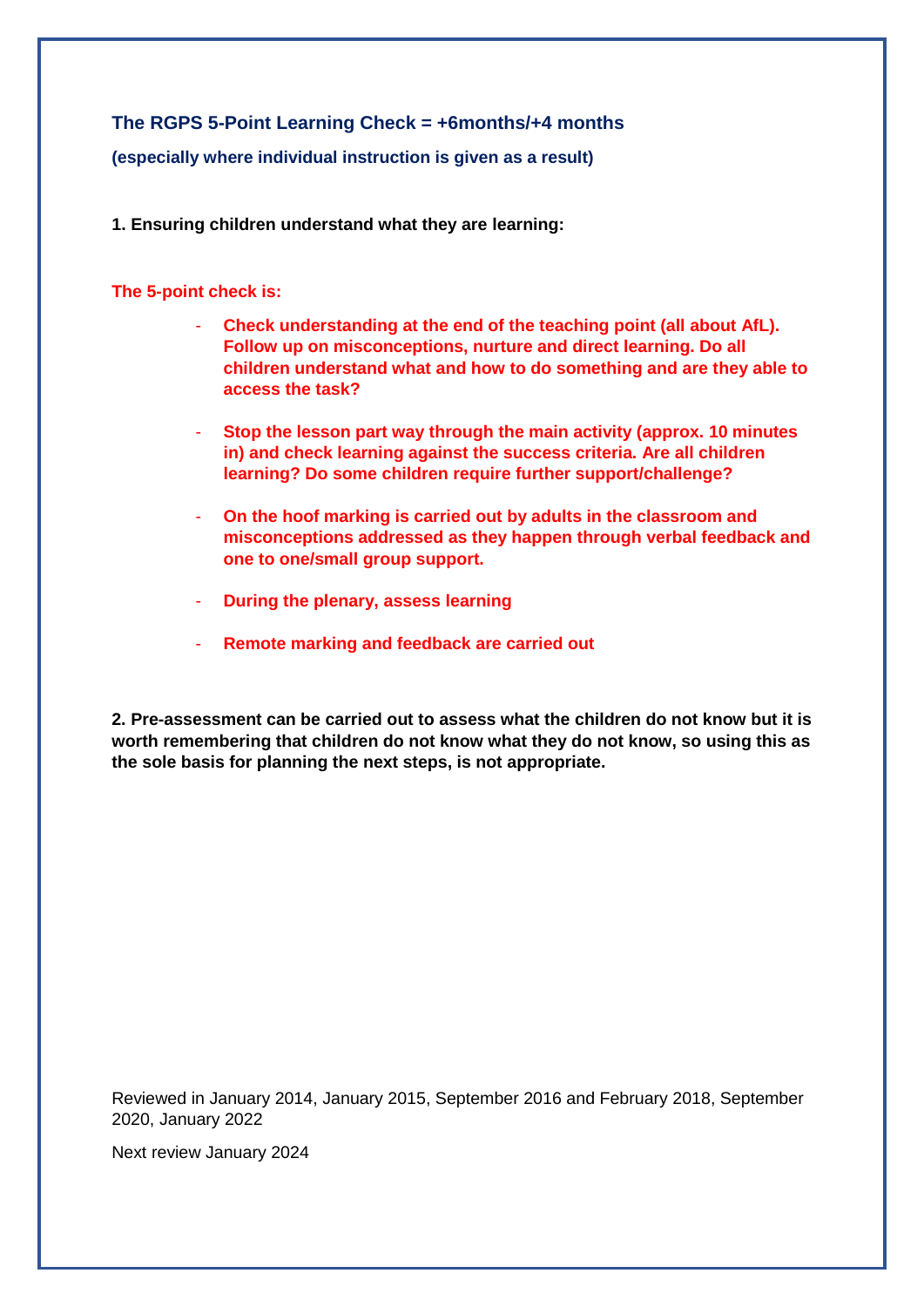# **Bottom 20% Toolkit**

# **Parental Engagement = +4 months**

1. Parental engagement has a positive impact on average of 4 months' additional progress. It is crucial to consider how to engage with all parents to avoid widening attainment gaps.

2. Consider how to tailor school communications to encourage positive dialogue about learning. There is some evidence that personalised messages linked to learning can promote positive interactions.

3. Parental engagement strategies are typically more effective with parents of very young children. It is important to consider how you will maintain parental engagement as children get older. For example, providing flexible communications (e.g. short sessions at flexible times) might create opportunities for parents of older pupils to engage with the school.

4. Consider what support you can give to parents to ensure home learning is of high quality. For example, providing practical strategies with tips, support, and resources to assist learning at home may be more beneficial to pupil outcomes than simply gifting a book to pupils or asking parents to provide generic help to their children.

5. Consider and make allowances where needed for EAL communications, translated documents, letters, reports etc and also where parents have a fear of 'the establishment'. Bring them in gently and give them positive news about their children when you can and 'smile' when meeting them.

# **Behaviour = +4 months**

1. Both targeted interventions and universal approaches have positive overall effects (+ 4 months). Schools should consider the appropriate combination of behaviour approaches to reduce overall disruption and provide tailored support where required.

2. There is evidence across a range of different interventions with highest impacts for approaches that focus on self-management or role-play and rehearsal.

3. Even within programme types there is a range of impact. If selecting a behaviour intervention, schools should look for programmes that have been evaluated and shown to have a positive impact.

4. When adopting behaviour interventions – whether targeted or universal – it is important to consider providing professional development to staff to ensure high quality delivery and consistency across the school.

# **Collaborative Learning Approaches = +5 months**

1. Collaborative learning approaches have a positive impact, on average, and may be a costeffective approach for raising attainment. Think carefully about how you might manage this – particularly when using setting.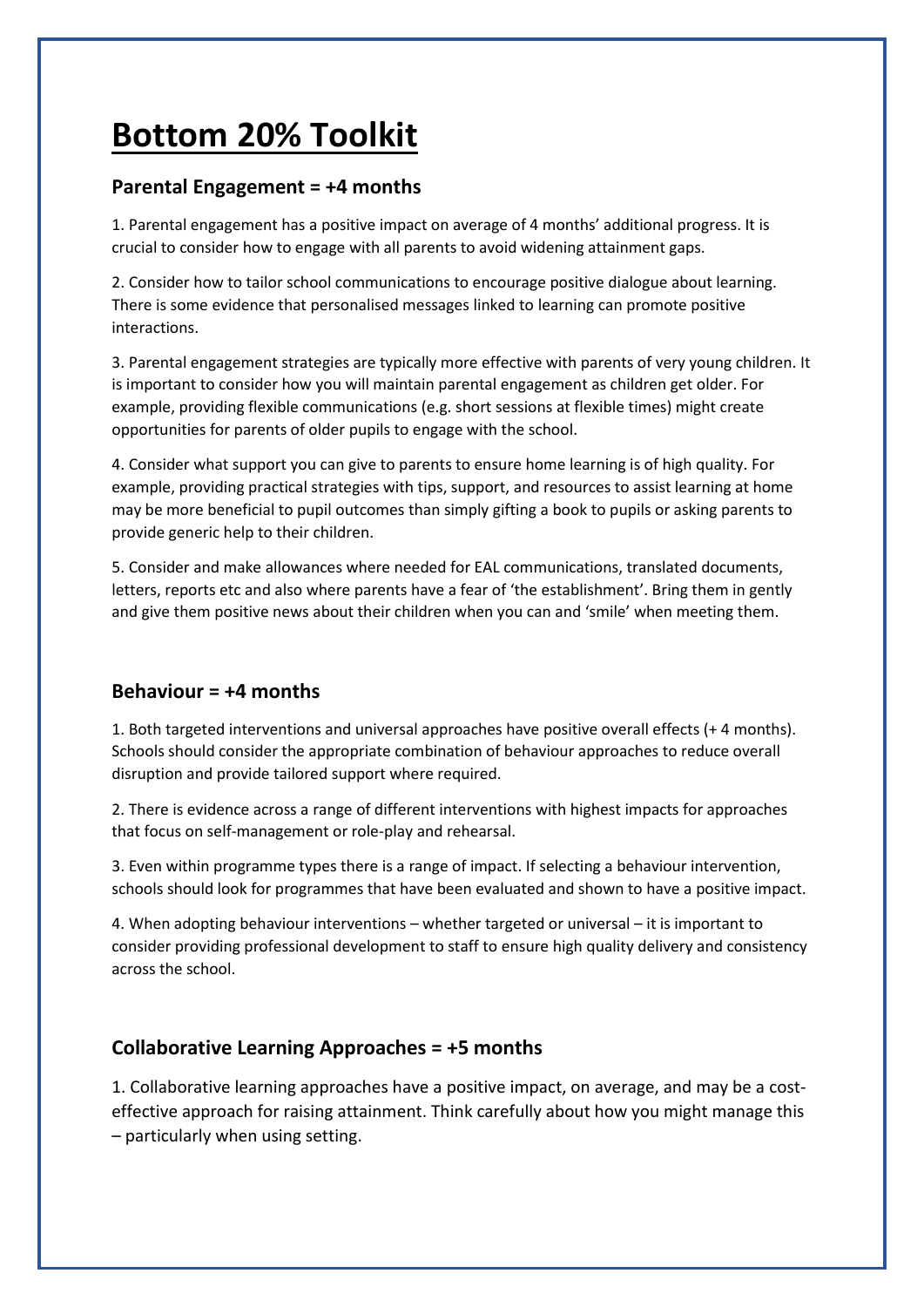2. Pupils need support and practice to work together; it does not happen automatically. Professional development can support the effective management of collaborative learning activities.

3. Tasks and activities need to be designed carefully so that working together is effective and efficient, otherwise some pupils may struggle to participate or try to work on their own. It is important to ensure that all pupils talk and articulate their thinking in collaborative tasks to ensure they benefit fully.

4. Competition between groups can be used to support pupils in working together more effectively. However, overemphasis on competition can cause learners to focus on winning rather than succeeding in their learning.

5. The most promising collaborative learning approaches tend to have group sizes between 3 and 5 pupils and have a shared outcome or goal.

# **High Quality Feedback = +6 months (see RGPS Teaching and Learning Policy and RGPS Marking and Feedback policy - 2021)**

1. Providing feedback is a well-evidenced and has a high impact on learning outcomes. Effective feedback tends to focus on the task, subject and self-regulation strategies: it provides specific information on how to improve.

2. Feedback can be effective during, immediately after and some time after learning.

3. Feedback can come from a variety of sources – studies have shown positive effects of feedback from teachers and peers. Feedback delivered by digital technology also has positive effects (albeit slightly lower than the overall average).

4. Different methods of feedback delivery can be effective and feedback should not be limited exclusively to written marking. Studies of verbal feedback show slightly higher impacts overall (+7 months). Written marking may play one part of an effective feedback strategy – but it is crucial to monitor impacts on staff workload.

5. It is important to give feedback when things are correct – not just when they are incorrect. High-quality feedback may focus on a task, subject, and self-regulation strategies.

**6. At RGPS we aim to use live feedback, through on the hoof marking, to give 'real time' feedback to pupils, because we know that when this is used, learning is maximised, as it happens.** 

# **Metacognition and Self-Regulation = +7 months**

1. The potential impact of metacognition and self-regulation approaches is high (+7 months additional progress), although it can be difficult to realise this impact in practice as such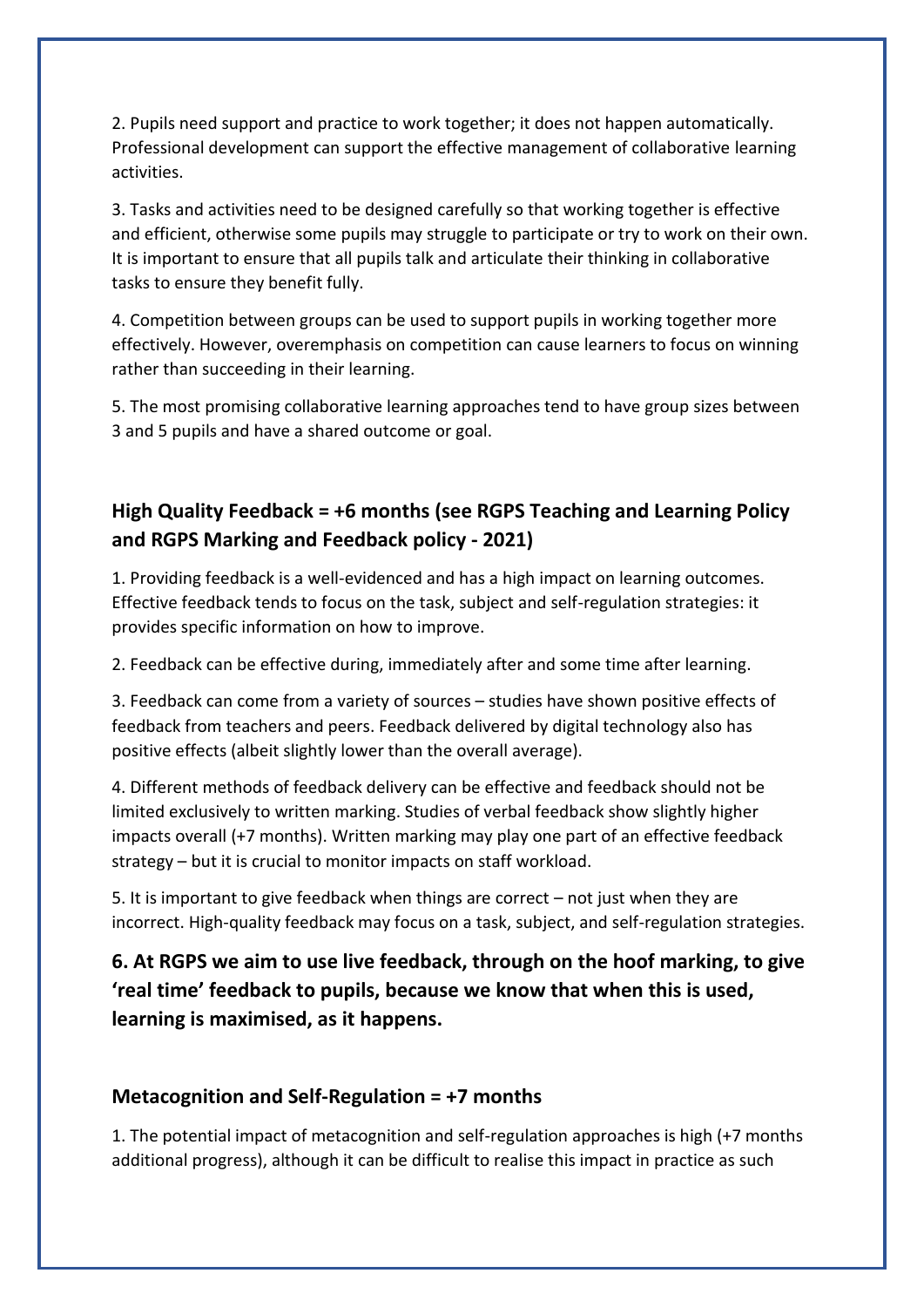methods require pupils to take greater responsibility for their learning and develop their understanding of what is required to succeed. Editing and drafting processes – using purple pens, cold tasks and hot tasks are good examples of these, as is children carrying out selfassessment or potentially, peer assessment (if done well), encouraging independent use of dictionaries and encouraging/modelling the independent use of words around the classroom to expand vocabulary and use vocabulary in different contexts. Children using the whiteboard to share problem solving in maths for discussion around a choice of different methods used, would also be a good example.

2. The evidence indicates that explicitly teaching strategies to help plan, monitor and evaluate specific aspects of their learning can be effective. Using clear concise LOs and SC will give the children structure to use when applying self-regulation skills.

3. These approaches are more effective when they are applied to challenging tasks rooted in the usual curriculum content.

4. Teachers can demonstrate effective use of metacognitive and self-regulatory strategies by modelling their own thought processes. For example, teachers might explain their thinking when interpreting a text or solving a mathematical task, alongside promoting and developing metacognitive talk related to lesson objectives. A good example of this might be in modelling writing or when solving a mathematical problem. Children teaching children and modelling how they would solve a problem to each other is always a good method of pushing children on – especially in mixed ability groups. This is something that children need to have carefully modelled to them first. Staff training on this is required.

5. Professional development can be used to develop a mental model of metacognition and self-regulation, alongside an understanding of teaching metacognitive strategies. Peer assessment is used in year 6 and could have potential in other year groups but it needs to be a school-wide policy decision, with specific training for staff and pupils please.

#### **Homework = +5months**

1. Homework has a positive impact, on average (+ 5 months).

2. Some pupils may not have a quiet space for home learning – it is important for schools to consider how home learning can be supported (e.g. through providing homework clubs for pupils). Be mindful of this and try to understand that there may be other barriers at home, preventing children from completing homework.

3. Homework that is linked to classroom work tends to be more effective. In particular, studies that included feedback on homework had higher impacts on learning.

4. It is important to make the purpose of homework clear to pupils (e.g. to increase a specific area of knowledge, or to develop fluency in a particular area). **It is also important to make sure that pupils are able to access this homework, particularly if it's too challenging or the resources needed are not available at home.**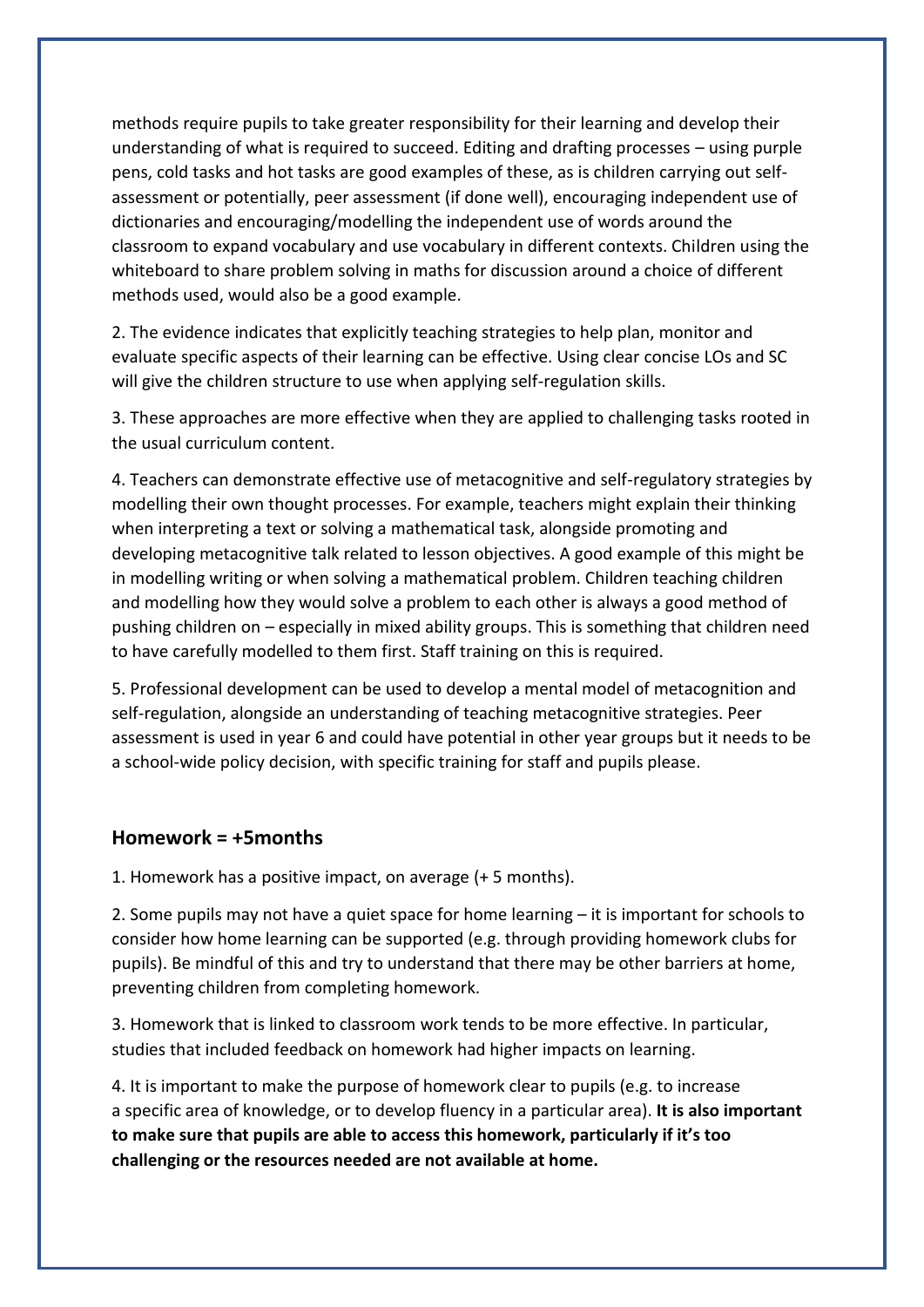# **Reading Comprehension Strategies = +6 months**

1. Reading comprehension strategies are high impact on average (+6 months). Alongside phonics it is a crucial component of early reading instruction.

2. It is important to identify the appropriate level of text difficulty, to provide appropriate context to practice the skills, desire to engage with the text and enough challenge to improve reading comprehension.

3. Effective diagnosis of reading difficulties is important in identifying possible solutions, particularly for older struggling readers. Pupils can struggle with decoding words, understanding the structure of the language used, or understanding particular vocabulary, which may be subject-specific.

4. A wide range of strategies and approaches can be successful, but for many pupils they need to be taught explicitly and consistently.

5. It is crucial to support pupils to apply the comprehension strategies independently to other reading tasks, contexts and subjects.

**6. REMEMBER, children do not learn from just doing comprehension tests. They cannot pick up the skills needed via osmosis, they need to be taught the skills.**

# **Phonics = +5 months**

1. Phonics has a positive impact overall (+5 months) with very extensive evidence and is an important component in the development of early reading skills, particularly for children from disadvantaged backgrounds.

2. The teaching of phonics should be explicit and systematic to support children in making connections between the sound patterns they hear in words and the way that these words are written.

3. The teaching of phonics should be matched to children's current level of skill in terms of their phonemic awareness and their knowledge of letter sounds and patterns (graphemes).

4. Phonics improves the accuracy of the child's reading but not necessarily their comprehension. It is important that children are successful in making progress in all aspects of reading including comprehension, the development of vocabulary and spelling, which should also be taught explicitly.

5. Is your expertise sufficient enough to support children with a very basic level of phonics understanding in KS2? You can 'hack' into this knowledge and experience by using other staff, or attending further training/swaps with KS1.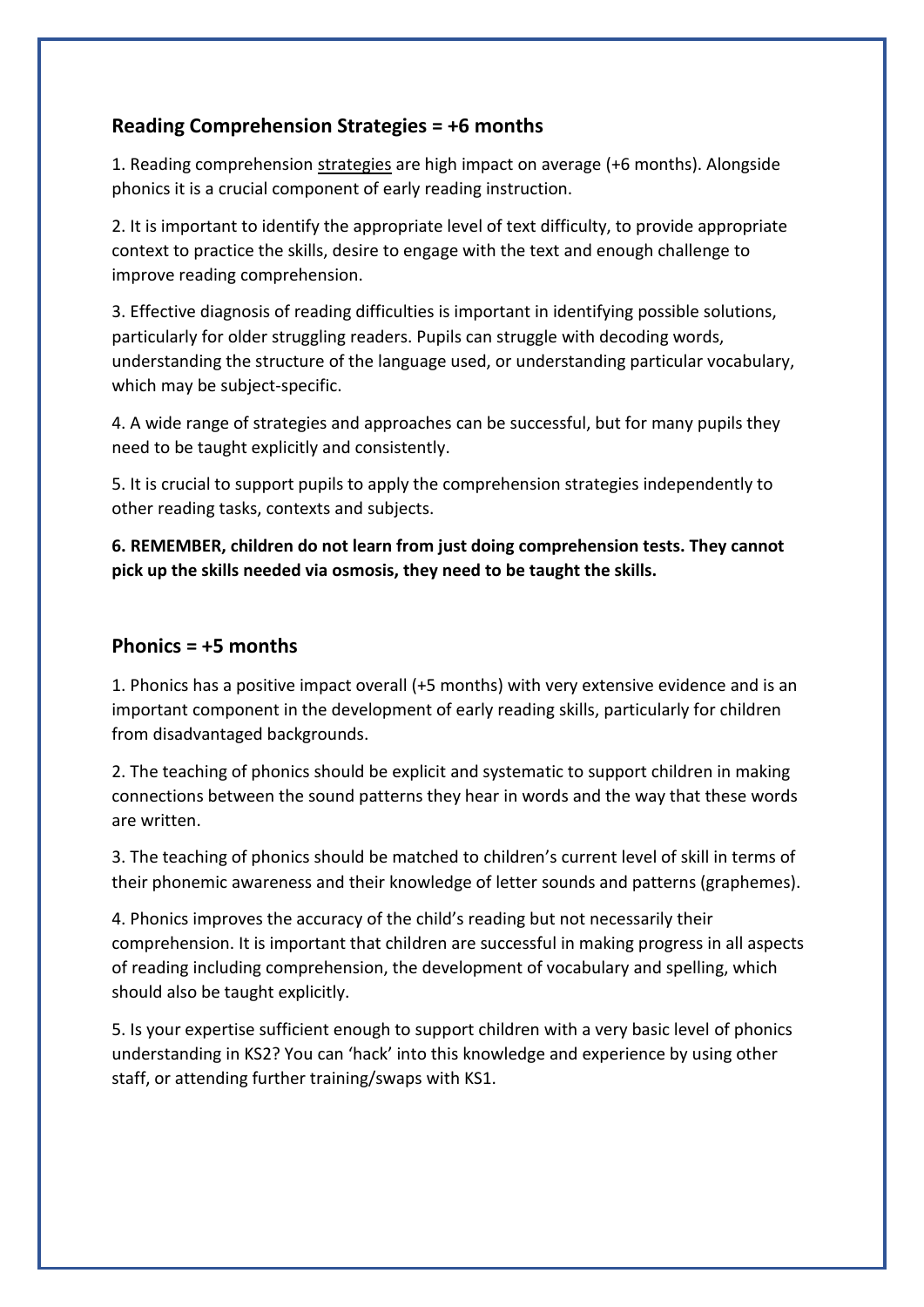# **Repeating a Year/Working with Younger Pupils (e.g. Phonics Groups) = - 3months**

1. Requiring pupils to repeat a year has a negative impact on average. Negative effects are rare for educational interventions, so the extent to which pupils who repeat a year make less progress is striking.

2. Negative effects are disproportionately greater for disadvantaged pupils, for pupils from ethnic minorities, and for pupils who are relatively young in their year group.

3. Where pupils are not achieving expected outcomes, alternative interventions might provide intensive support that may make repeating a school year unnecessary.

4. Negative effects tend to increase with time and repeating more than one year significantly increases the risk of students dropping out of school.

5. Be very mindful of the negative impact of moving children between groups in your classroom too, or in streamed sets. This needs to be handled very carefully so that children do not lose confidence.

# **The RGPS 5-Point Learning Check = +6months/+4 months (where individual instruction is given as a result)**

1. Ensuring children understand what they are learning.

- > The 5-point check is:
	- Check understanding at the end of the teaching point (all about AfL). Follow up on misconceptions, nurture and direct learning. Do all children understand what and how to do something and are they able to access the task?
	- Stop the lesson part way through the main activity (approx. 10 minutes in) and check learning against the success criteria. Are all children learning? Do some children require further support/challenge?
	- On the hoof marking is carried out by adults in the classroom and misconceptions addressed as they happen through verbal feedback and one to one/small group support.
	- During the plenary, assess learning
	- Remote marking and feedback is carried out

2. Pre-assessment can be carried out to assess what the children do not know but it is worth remembering that children do not know what they do not know, so using this as the sole basis for planning the next steps, is not appropriate.

**Classroom Management Strategies (including use of adult support): Simple yet effective strategies previously discussed at inset and include…**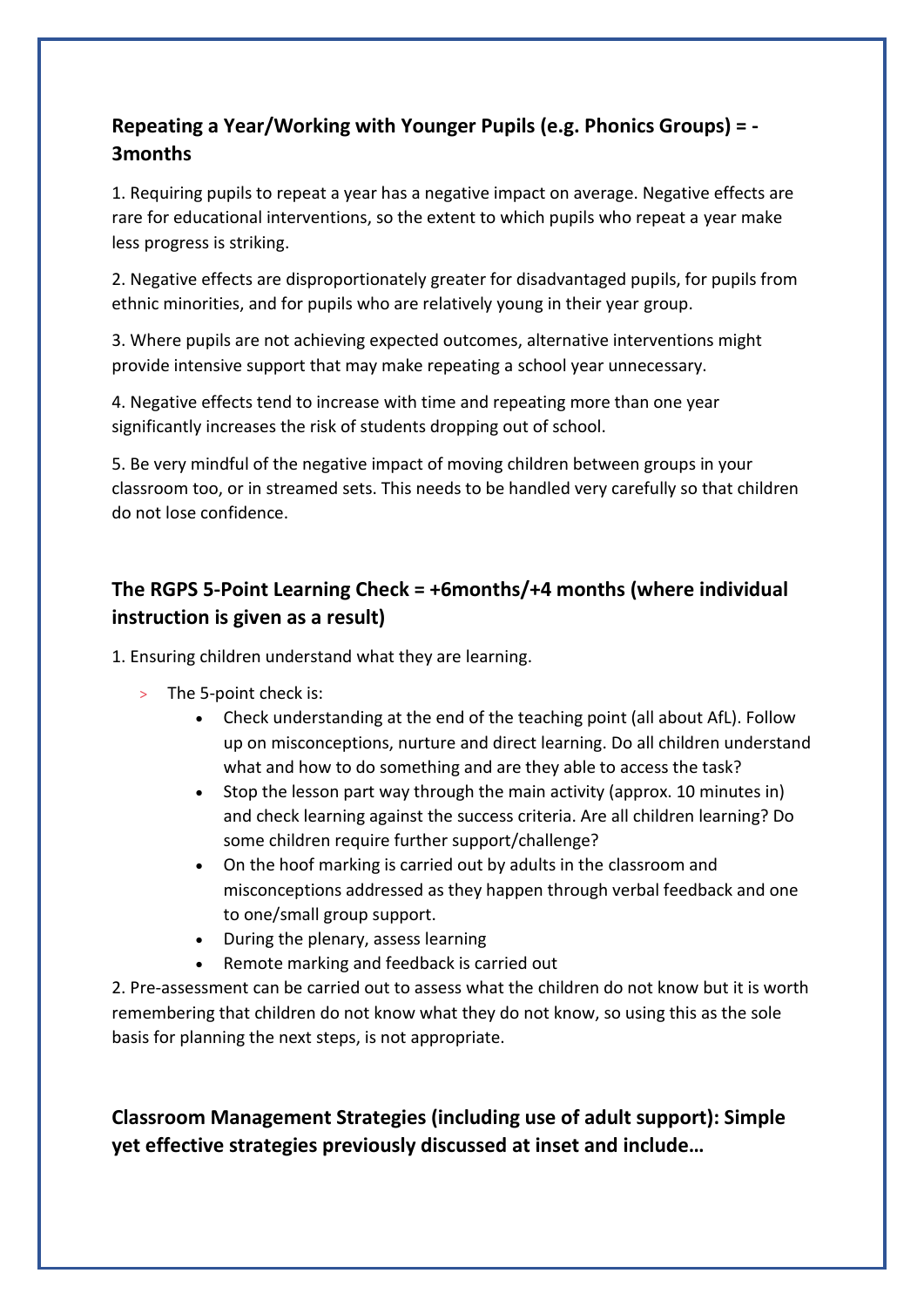- **P** Preparation. Know what you are teaching.
- Do not blindly follow Powerpoints/Notebooks
- $\blacksquare$  Engage the pupils and make sure they are active participants (can they see and hear you or resources they are directed to, is a good start)
- No child should have their back to you or the board
- Deal with any low level disruption. Don't let the children talk when you are and make sure that if you have a point to deliver that the children are listening
- $\blacksquare$  Follow the behaviour policy we do not accept calling out
- Children should not be wandering corridors. Make sure you keep track of children going to and from toilets etc
- TAs should support **all** children and are not to solely work with the SEND or struggling children. There should be equal access to the class teacher
- Use meaningful resources that impact on learning. Avoid needless worksheets or photographs in books
- Make sure furniture and other resources (including manipulatives) are available and easily accessed. Will table arrangements avoid bottle necks?
- $\blacktriangleright$  Pace
- Challenge for all. In the last learning walks, children were seen sitting waiting for the next activity (particularly with starters). In other cases, teachers were going through a couple of examples on the board and several children had not only already done the examples, but also gone on to complete 5 or 6 of the main activity questions before the teaching input had finished. Think about how you could manage this better. Could you have gone through a single example, checked learning of the top table and then got them started whilst you worked with the rest of the class for example?
- Smoother and speedier transitions (can you cut down/eliminate opportunities for poor behaviour? Reduce bottlenecks and gathering groups of pupils)
- Children should start learning promptly and should not be standing in lines for too long, when getting the class ready to go home
- Too much wasted time resources not prepared and ready on the tables children wandering around the room handing out - too much faff in the cloakrooms and settling down - THINK about carpet time - is it really necessary? Do children need something physical to look at/touch etc during the starter - spending considerable wasted time discussing something that the children already knew and in the worst cases, preventing children from moving on to the next activity until the teacher had given them the ok. Also... in some cases, unnecessary overused interactive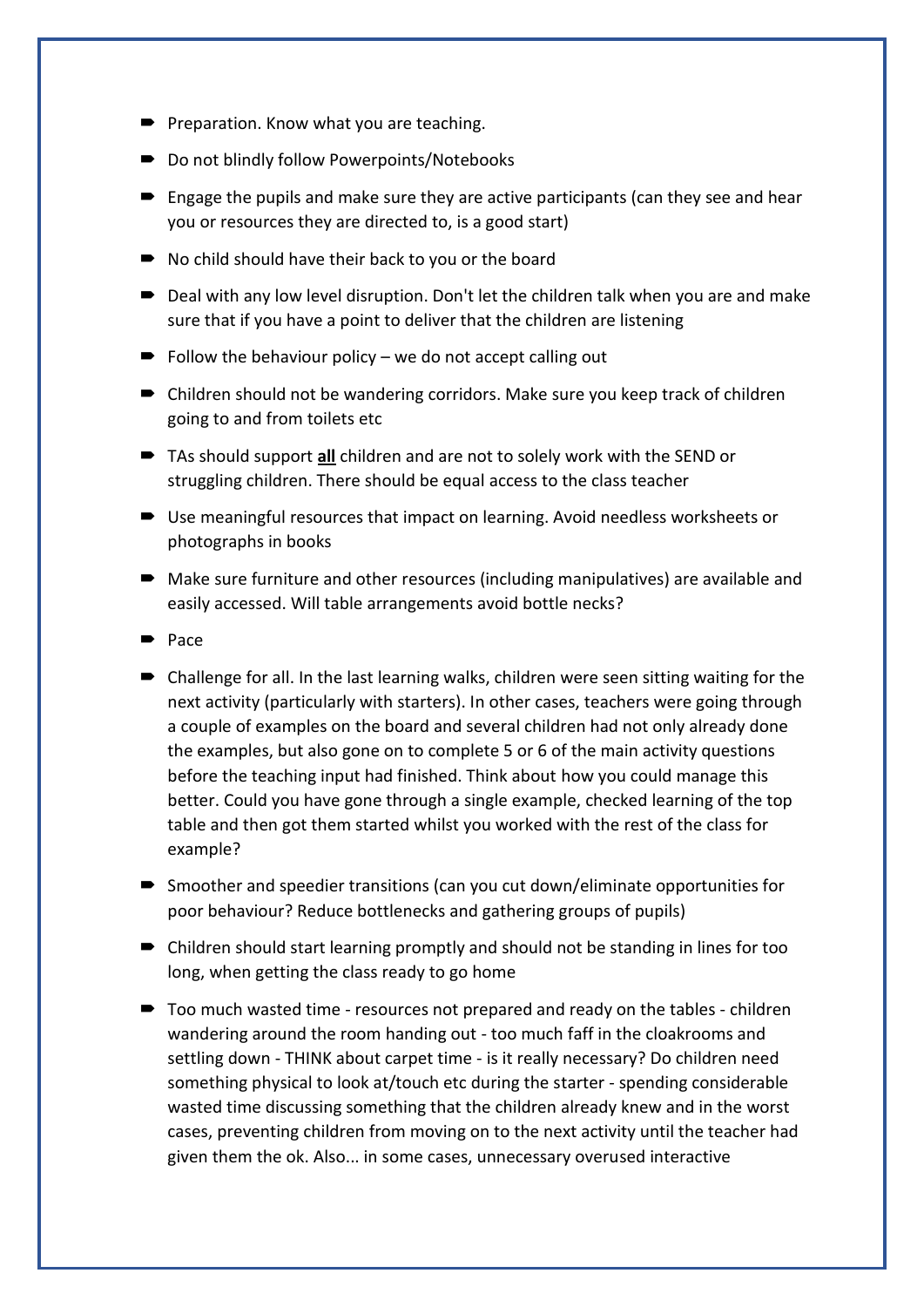whiteboards and slides. Think about the inset in September and some of the strategies that were discussed around engagement

- Learning MUST always be checked USE the 5 point check discussed at inset?
- Manage your TAs so that they support learning! In the worst practice seen, they stood at the side of the room with their arms folded listening to other teacher
- Where visual resources are used, make them BIG and BOLD so that they can be seen and refer to them and use them!
- Get around the room
- $\blacksquare$  Modelling be clear so that expectations are set. Be clear in expectations, show and involve the children. Teach them what to do and how to improve. Teacher modelling is one of the best tools in our toolbox. Use it and make sure what you model can be seen
- Have an 'all seated' policy and resources available on desks, so that children do not wander around the room when they should be learning

## **Overcoming Maths Anxiety:**

Learning mathematics can be challenging; however, not all mathematics difficulties result from cognitive difficulties. Some children and adults have mathematics anxiety (MA) which severely disrupts their performance.

MA is a debilitating emotional reaction to mathematics that is increasingly recognised in psychology and education. It has been defined as "a feeling of tension and anxiety that interferes with the manipulation of numbers and the solving of mathematical problems in ordinary life and academic situations". MA ranges from feelings of mild tension to a strong fear of mathematics. MA is not restricted to test or classroom settings, with the result that those affected develop a severe avoidance of situations involving any kinds of mathematics. They may not choose careers involving the application of mathematics, even if cognitively they would be perfectly capable of good mathematics development.

**Some decent resources for supporting pupils (girls in particular) – check for typos though, as not especially well presented!** 

[Guidance \(mathsanxietytrust.com\)](http://mathsanxietytrust.com/guidance.html)

Reasons for Maths Anxiety 1. The child's genetic disposition at birth (mental and physical)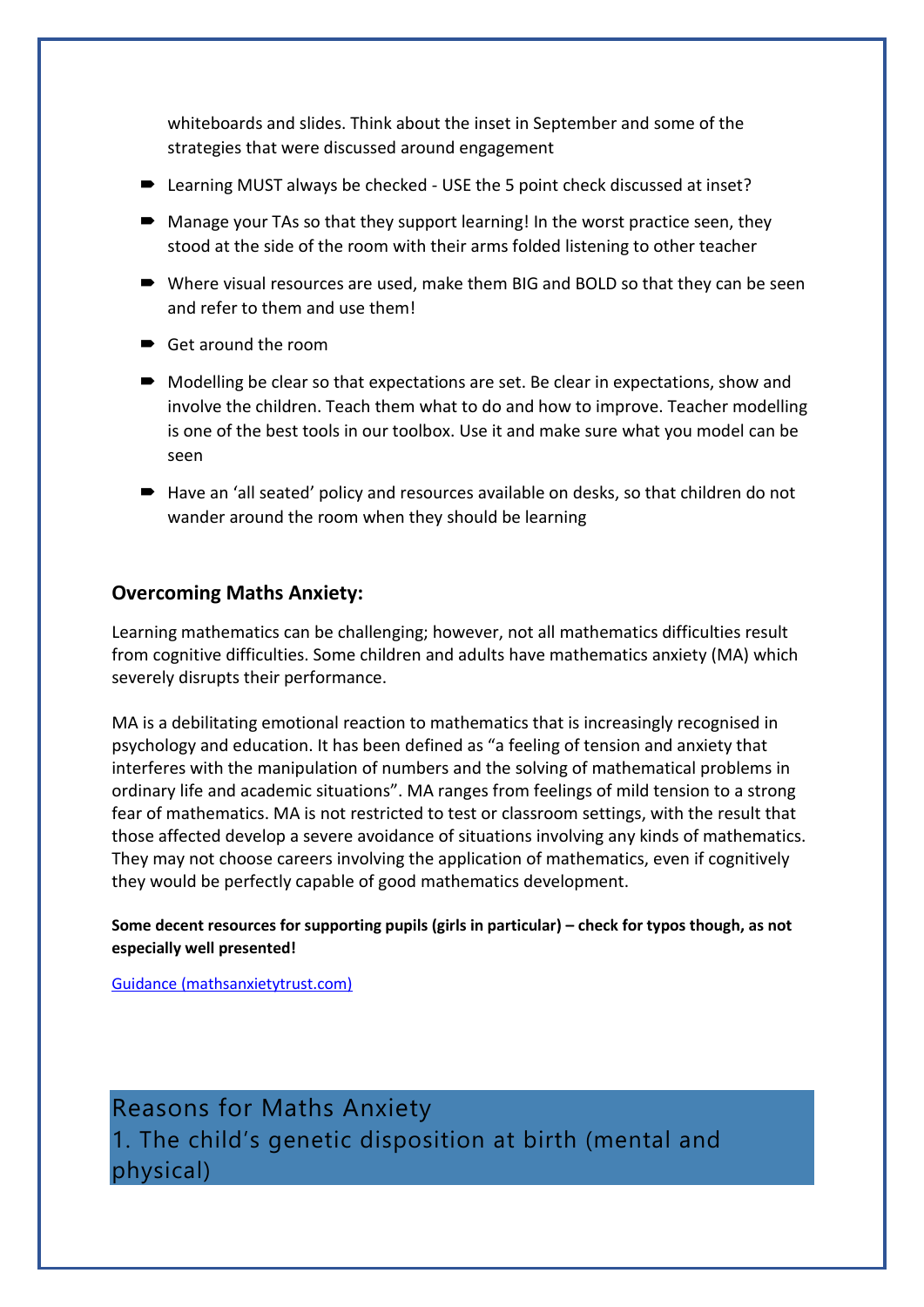2. Child's economic background (hunger, cramped conditions)

3. Family's social background (drink, drugs, violence)

4. Parental positive encouragement in maths

5. The school environment

6. Unusual exterior reasons for missing school (illness, frequent family moves)

7. The Maths teacher has maths anxiety

8. The Maths pedagogy: possible inflexibility of some methods used to teach teachers to teach.

9. Online Maths courses (screen teaching)

10. The maths course in text books

Learning mathematics can be challenging; however, not all mathematics difficulties result from cognitive difficulties. Some children and adults have mathematics anxiety (MA) which severely disrupts their performance.

MA is a debilitating emotional reaction to mathematics that is increasingly recognised in psychology and education. It has been defined as "a feeling of tension and anxiety that interferes with the manipulation of numbers and the solving of mathematical problems in ordinary life and academic situations". MA ranges from feelings of mild tension to a strong fear of mathematics. MA is not restricted to test or classroom settings, with the result that those affected develop a severe avoidance of situations involving any kinds of mathematics. They may not choose careers involving the application of mathematics, even if cognitively they would be perfectly capable of good mathematics development.

[Understanding mathematics anxiety -](https://www.nuffieldfoundation.org/project/understanding-mathematics-anxiety) Nuffield Foundation 2013 research an[d Early intervention is](https://www.nuffieldfoundation.org/news/early-intervention-is-key-to-breaking-vicious-circle-of-maths-anxiety)  [key to breaking 'vicious circle' of maths anxiety -](https://www.nuffieldfoundation.org/news/early-intervention-is-key-to-breaking-vicious-circle-of-maths-anxiety) Nuffield Foundation 2019 paper which says…

**Three quarters (77%) of children with high maths anxiety are normal to high achievers on curriculum maths tests, according to Nuffield-funded research from the Centre for Neuroscience in Education at the University of Cambridge.**

However, it is almost certainly the case that in the long term, people with greater maths anxiety perform worse than their true maths ability. Today's report includes a review of existing research literature that shows that this can lead to a vicious circle: maths anxiety leading to poorer performance and poorer performance increasing maths anxiety.

Whilst maths is often considered a hard subject, not all difficulties with the subject result from cognitive difficulties. Many children and adults experience feelings of anxiety,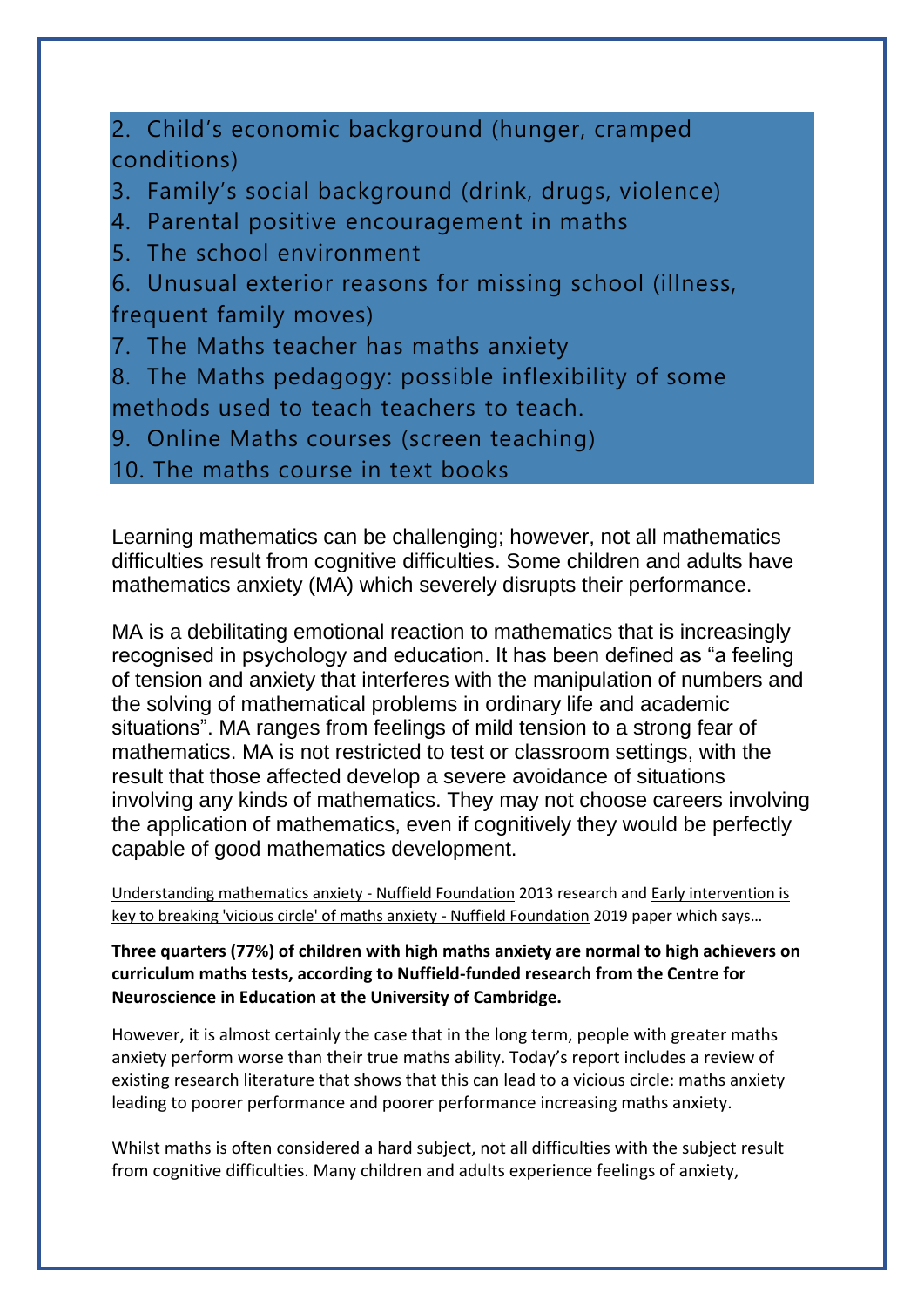apprehension, tension or discomfort when confronted with a maths problem. Girls in both primary and secondary school were found to have higher levels of both maths anxiety and general anxiety.

The researchers found that teachers and parents might influence student maths anxiety. Parents and teachers tackling their own anxieties and belief systems in maths might be the first step to helping their children or students.

Researchers worked with more than 2,700 primary and secondary students in the UK and Italy to examine both maths anxiety and general anxiety, and gain a measure of mathematics performance. Students pointed to poor marks or test results, or negative comparisons to peers or siblings as reasons for feeling anxious.

"Because these children perform well at tests, their maths anxiety is at high risk of going unnoticed by their teachers and parents, who may only look at performance but not at emotional factors," says researcher Dr Amy Devine. "But their anxiety may keep these students away from STEM fields for life when in fact they would be perfectly able to perform well in these fields."

Secondary students also indicated that the transition from primary to secondary school had been a cause of maths anxiety, as the work seemed harder and they couldn't cope. There was also greater pressure from tests – in particular, SATS – and an increased homework load.

The report sets out a series of recommendations, including:

- Teachers should be aware that maths anxiety can affect students' maths performance.
- Teachers and parents also need to be aware that their own maths anxiety might influence their students' or child's maths anxiety and that gendered stereotypes about mathematics suitability and ability might contribute to the gender gap in maths performance.
- Certain interventions, such as reducing classroom pressure and using methods like free writing about emotions prior to a test could help alleviate maths anxiety.

#### **Project lead, Dr Denes Szucs, said:**

"Our findings should be of real concern for educators. We should be tackling the problem of maths anxiety now to enable these young people to stop feeling anxious about learning mathematics and give them the opportunity to flourish. If we can improve a student's experience within their maths lessons, we can help lessen their maths anxiety, and in turn this may increase their overall maths performance."

#### **Josh Hillman, Director of Education at the Nuffield Foundation, said:**

"Mathematical achievement is valuable in its own right, as a foundation for many other subjects and as an important predictor of future academic outcomes,